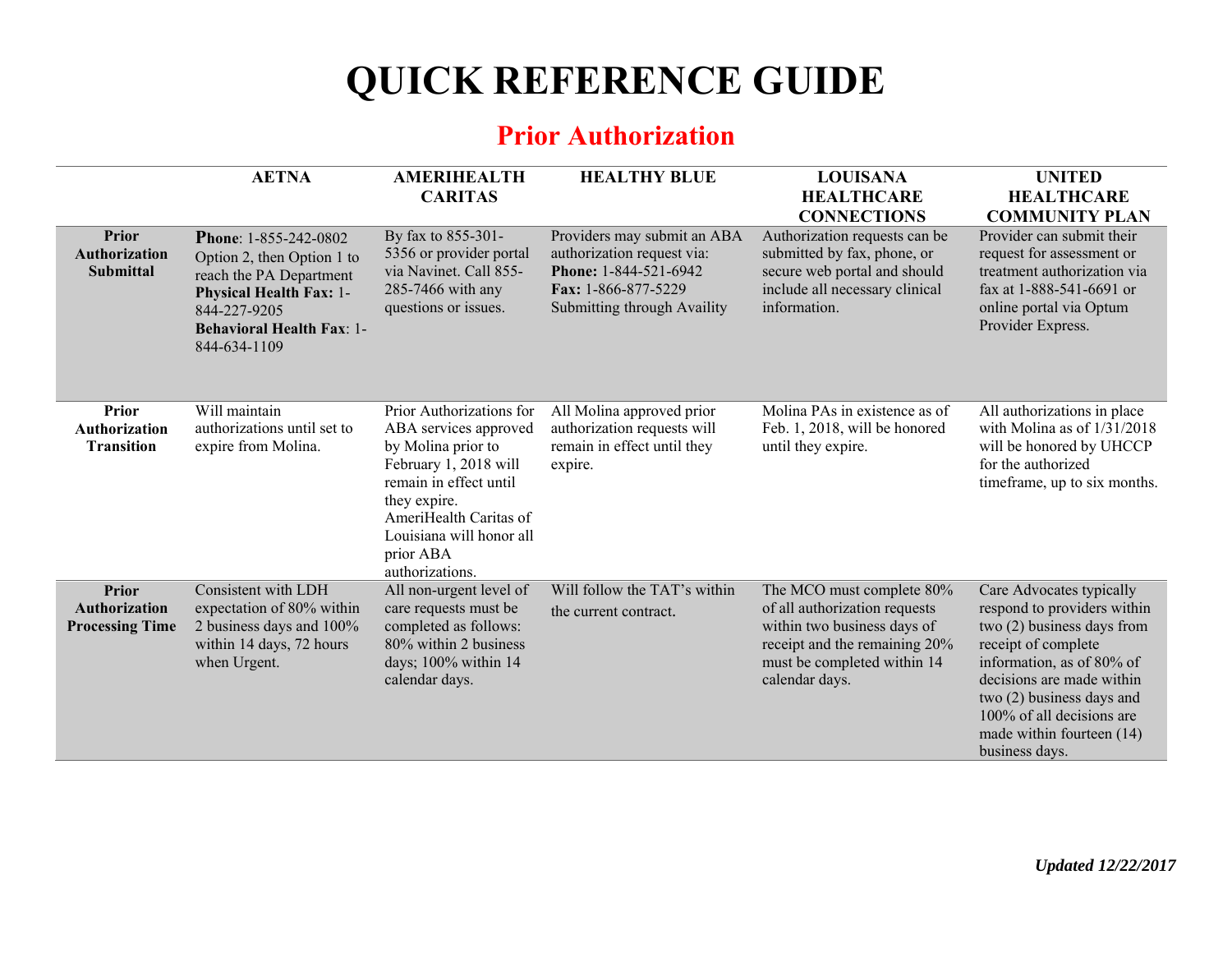| Reconsiderations | Call 855-242-0802 for a<br>Peer to Peer. Must be<br>scheduled within (5) days<br>of receipt of denial<br>notification for services not<br>yet in place.                                                                                                                                                                                                                              | Providers may call 855-<br>285-7466 to request a<br>reconsideration of a<br>denial or partial denial<br>in services.                                                                                                                                                                                                                           | Call Provider Services for a<br>Peer-to-Peer (P2P) Discussion.<br>Urgent requests for P2Ps will<br>be handled within the same<br>business day. The provider<br>will be outreached by a<br>Healthy Blue associate to<br>schedule the P2P within $(1)$<br>business day. | The provider has ten $(10)$<br>calendar days following the<br>date of the adverse<br>determination to submit a<br>request for an informal<br>reconsideration. The<br>reconsideration will occur<br>within (1) working day of the<br>receipt of the request and shall<br>be conducted between the<br>provider rendering the service<br>and Cenpatico's Medical<br>Director or a clinical peer<br>designated by the medical<br>director if the physician who<br>made the adverse determination<br>cannot be available within (1)<br>working day. If the informal<br>reconsideration process does<br>not resolve the differences of<br>opinion, the adverse<br>determination may be appealed<br>by the covered person or the<br>provider on behalf of the<br>covered person. Informal<br>reconsideration is not a<br>prerequisite to a standard<br>appeal or an expedited appeal<br>of an adverse determination. | Providers can submit a<br>reconsideration request<br>within 24 hours of notice<br>when an authorization is not<br>approved or needs to be<br>adjusted; a copy of the<br>original decision must be<br>submitted noting it as a<br>reconsideration. |
|------------------|--------------------------------------------------------------------------------------------------------------------------------------------------------------------------------------------------------------------------------------------------------------------------------------------------------------------------------------------------------------------------------------|------------------------------------------------------------------------------------------------------------------------------------------------------------------------------------------------------------------------------------------------------------------------------------------------------------------------------------------------|-----------------------------------------------------------------------------------------------------------------------------------------------------------------------------------------------------------------------------------------------------------------------|---------------------------------------------------------------------------------------------------------------------------------------------------------------------------------------------------------------------------------------------------------------------------------------------------------------------------------------------------------------------------------------------------------------------------------------------------------------------------------------------------------------------------------------------------------------------------------------------------------------------------------------------------------------------------------------------------------------------------------------------------------------------------------------------------------------------------------------------------------------------------------------------------------------|---------------------------------------------------------------------------------------------------------------------------------------------------------------------------------------------------------------------------------------------------|
| <b>Appeals</b>   | Call 855-242-0802 or fax<br>860-607-7657<br>For member appeals only $-$<br>request must be made<br>within 60 calendar days<br>after receipt of NOA.<br>For provider appeals only $-$<br>request must be made<br>within 30 calendar days<br>after receipt of NOA.<br>We will respond within 30<br>days of receipt of request.<br>Expedited appeals can be<br>requested in writing and | Providers may request<br>an appeal in writing<br>within 30 calendar<br>days of: the date of the<br>denial or adverse<br>action. Providers will<br>be notified in writing of<br>the appeal<br>determination including<br>the clinical rationale,<br>within 30 calendar days<br>of AmeriHealth Caritas<br>Louisiana's receipt of<br>the request. | Appeals can be filed within 30<br>days. Standard resolution of<br>appeal is 30 calendar days<br>from the date of receipt of the<br>appeal. Expedited resolution of<br>appeal is 72 hours from the<br>receipt of the appeal.                                           | Appeals may be requested in<br>writing or orally, filed within<br>30 days from the date of notice<br>of action/inaction, and must be<br>resolved within 30 days.<br>Decisions for expedited appeals<br>are issued as expeditiously as<br>the member's health condition<br>requires, not exceeding 72<br>hours from the initial receipt of<br>the appeal.                                                                                                                                                                                                                                                                                                                                                                                                                                                                                                                                                      | Appeals can be filed within<br>30 days from date of written<br>notice of medical necessity<br>denial. Standard appeals<br>must be resolved in 30 days.<br>Expedited appeals must be<br>completed within 72 hours.                                 |